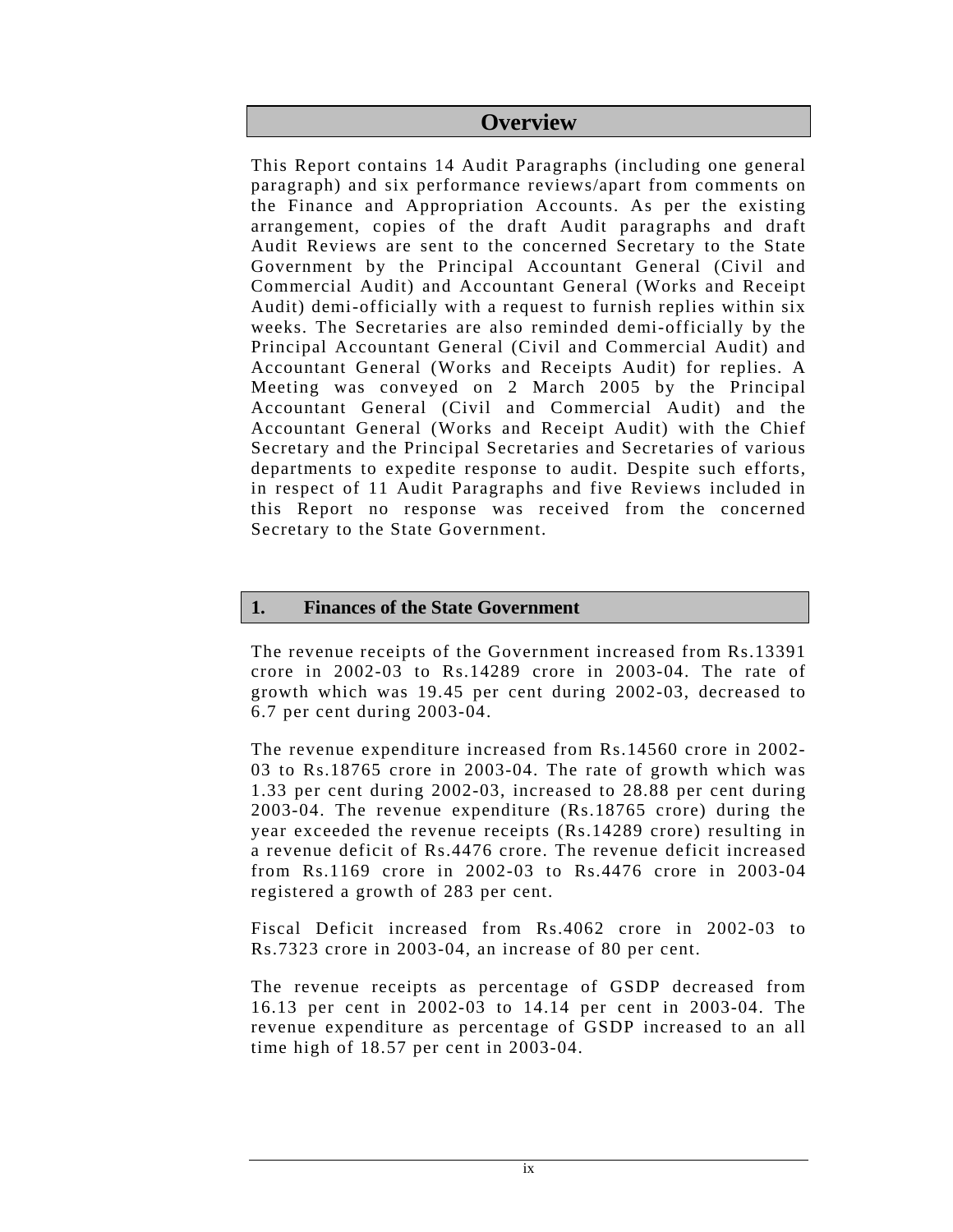Salaries (Rs.5312 crore), interest payment (Rs.3206 crore) and Pensions (Rs.1197 crore) together consumed 68 per cent of the total revenue receipts of the State during the year.

The share of Social Services and General Services declined from 33.26 per cent and 31.33 per cent in 2002-03 to 27.05 per cent and 30.53 per cent respectively in 2003-04, while the share of Economic Services increased from 30.34 per cent in 2002-03 to 38.74 in 2003-04.

Return on capital investments in various government companies and corporations was insignificant. On an investment (including loan) of Rs.1737.29 crore at the end of 2003-04, the Government received dividend/interest of Rs.8.42 crore which was less than even one per cent (0.48 per cent). Three statutory corporations and 14 Government Companies with an aggregate investment of Rs.529 crore upto 2003-04 were incurring losses and their accumulated losses amounted to Rs.3886 crore as per the accounts furnished by these companies upto 2003-04.

Out of the Financial Assistance to Local Bodies and other institutions provided by the Government, Rs.121.17 crore were drawn and deposited in Civil Deposit by the Commissioner, Urban Administration (Rs.84.70 crore) and the Chief Engineer, Public Health Engineering, Bhopal (Rs.36.47 crore).

*(Paragraph 1.1 to 1.10)* 

# **2. Allocative Priorities and Appropriation**

As against the revised appropriation of Rs.36467.80 crore, the actual expenditure during 2003-04 was Rs.30345.27 crore resulting in saving of Rs.6122.53 crore. The expenditure of the Government exceeded the budget provision during the year in 7 grants/appropriations, by Rs.2.54 crore. Such excesses aggregating to Rs.5569.04 crore pertaining to the years 1990-91 to 2002-03 had not been regularised (October 2004). The excess expenditure required regularisation by the State Legislature under Article 205 of the Constitution.

Supplementary provision of Rs.1151.54 crore obtained in 54 cases during the year proved unnecessary.

In 49 cases, the entire budget provision of Rupees one crore and above in each case aggregating to Rs.416.58 crore provided under various Central schemes remained unutilised. In 59 schemes, there were substantial savings of Rupees five crore or more and also over 80 per cent of the provision in each case, totalling Rs.2437.29 crore.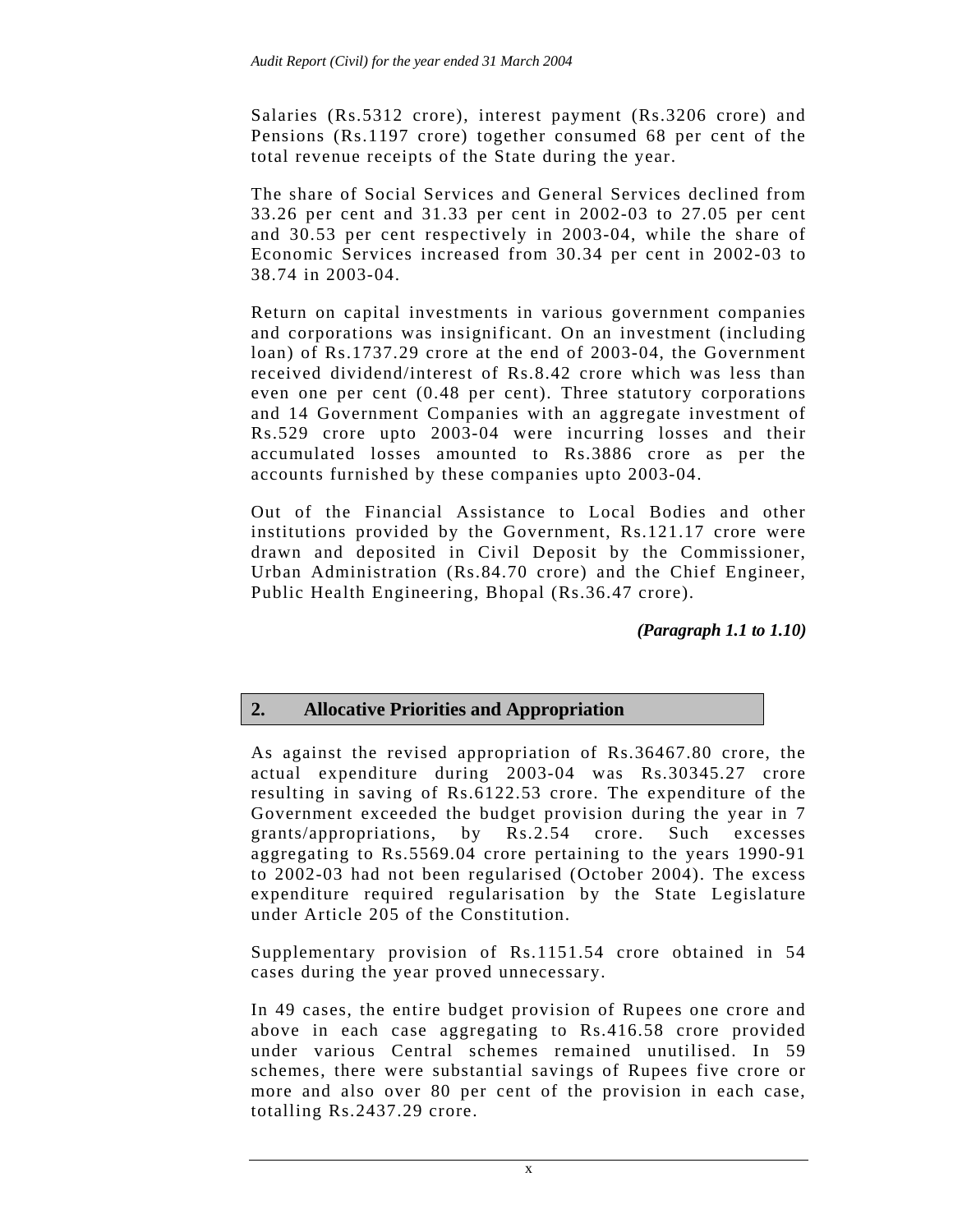In 144 cases of grants/appropriations, savings of Rs.4231.10 crore were not surrendered and were allowed to lapse. This included Rs.4164.14 crore in 50 cases where savings exceeded Rupees five crore in each case were not surrendered.

In 126 cases, Rs.1936.82 crore were surrendered during the year. Of these Rs.1833.51 crore (94.7 per cent) were surrendered on the last day of the financial year.

In 16 cases, the surrendered amount of Rs.619.31 crore was in excess of the available savings of Rs.576.67 crore resulting in excess surrender of Rs.42.64 crore which indicated inefficient budgetary control.

No reconciliation of expenditure figure was carried out by the DDOs under 12 Major Heads involving expenditure of Rs.3386.15 crore, representing 11 per cent of the total expenditure during the year.

During 2003-04, Rs.115.45 crore were drawn and exhibited as final expenditure under various heads (Schemes) after transferring to Major Head 8443-Civil Deposits-800 Other Deposits. Similarly, Rs.139.14 crore were drawn and added to the balance under Major Head 8443-Civil Deposits-106-Personal Deposits in respect of Government Institutions.

Expenditure of Rs.71.88 lakh was incurred in 5 cases without budget provision.

Provision of Rs.25 crore and expenditure of Rs.22.39 crore being grants-in-aid to Local Bodies/Institutions were incorrectly classified and accounted for under Capital section of Account instead of Revenue section.

Rs.55.25 crore were reappropriated/surrendered in violation of instructions of State Government and the Financial Rules.

*(Paragraph 2.1 to 2.7)* 

### **3 Implementation of Child labour (Prohibition and Regulation) Act, 1986**

The Child Labour (Prohibition & Regulation) Act, 1986 (Act) bans employment of children in hazardous occupations and regulates the condition of work where the children are not prohibited from working. The Supreme Court issued directives in 1996 regarding identification of children working in hazardous employment, their withdrawal and rehabilitation. Government of India launched the National Child Labour Project (NCLP) for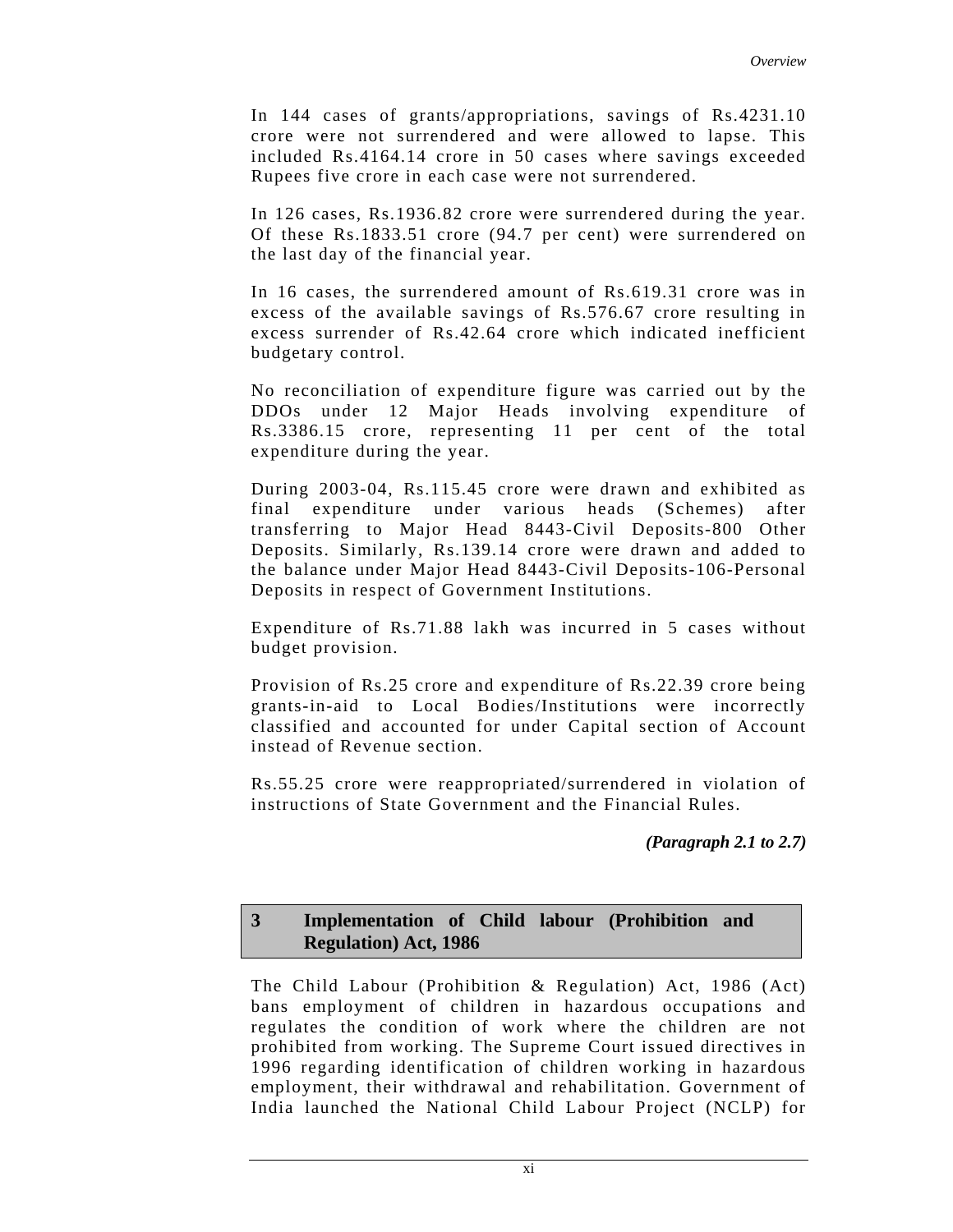rehabilitation of children so withdrawn from work. But the districts with higher incidence of child labour like Damoh, Raisen, Sagar and Tikamgarh were not selected for inclusion in the action plan of implementation of NCLP special schools. Action plan for eradication of child labour by 2005 was not implemented by State Government.

Shortfall in inspection of industrial premises ranged from 87 to 94 per cent.

Most of the cases of prosecution ended in acquittal due to improper documentation regarding proof of age, witnesses and panchnama which showed the weakness of the enforcement machinery.

Against Rs.17.65 crore due from offending employers on account of compensation, only Rs.3.75 lakh could be recovered.

Major deviations were noticed in observing GOI guidelines issued by the project societies in running of NCLP Schools.

Job to one adult member of the families of 7752 child labourers withdrawn from hazardous work was not provided.

*(Paragraph 3.1)* 

# **4 Indian System of Medicines and Homoeopathy**

The Director of Indian System of Medicines and Homoeopathy was to implement various programmes and schemes of delivery of health services, imparting education, production of medicines etc. in the systems of Ayurveda, Homoeopathy & Unani with the assistance of District Ayurveda Officers, Principals of colleges and Superintendents of pharmacies in the State.

The performance of hospitals and dispensaries in delivering health services to the patients was affected by non-availability of doctors in dispensaries, inadequacy of medicines, lack of indoor facilities and diet etc. The shortage of teaching staff in colleges had adverse impact on teaching and short supply of raw material brought down the production of medicines in the pharmacies.

The expenditure on medicines, machinery and equipment was only one to three per cent of total expenditure under the Grant "Expenditure Pertaining To Medical Education Department" during 1999-2004.

Indoor facilities were not commissioned in Ayurveda hospital, Baihar (Balaghat) even after 12 years of sanction and were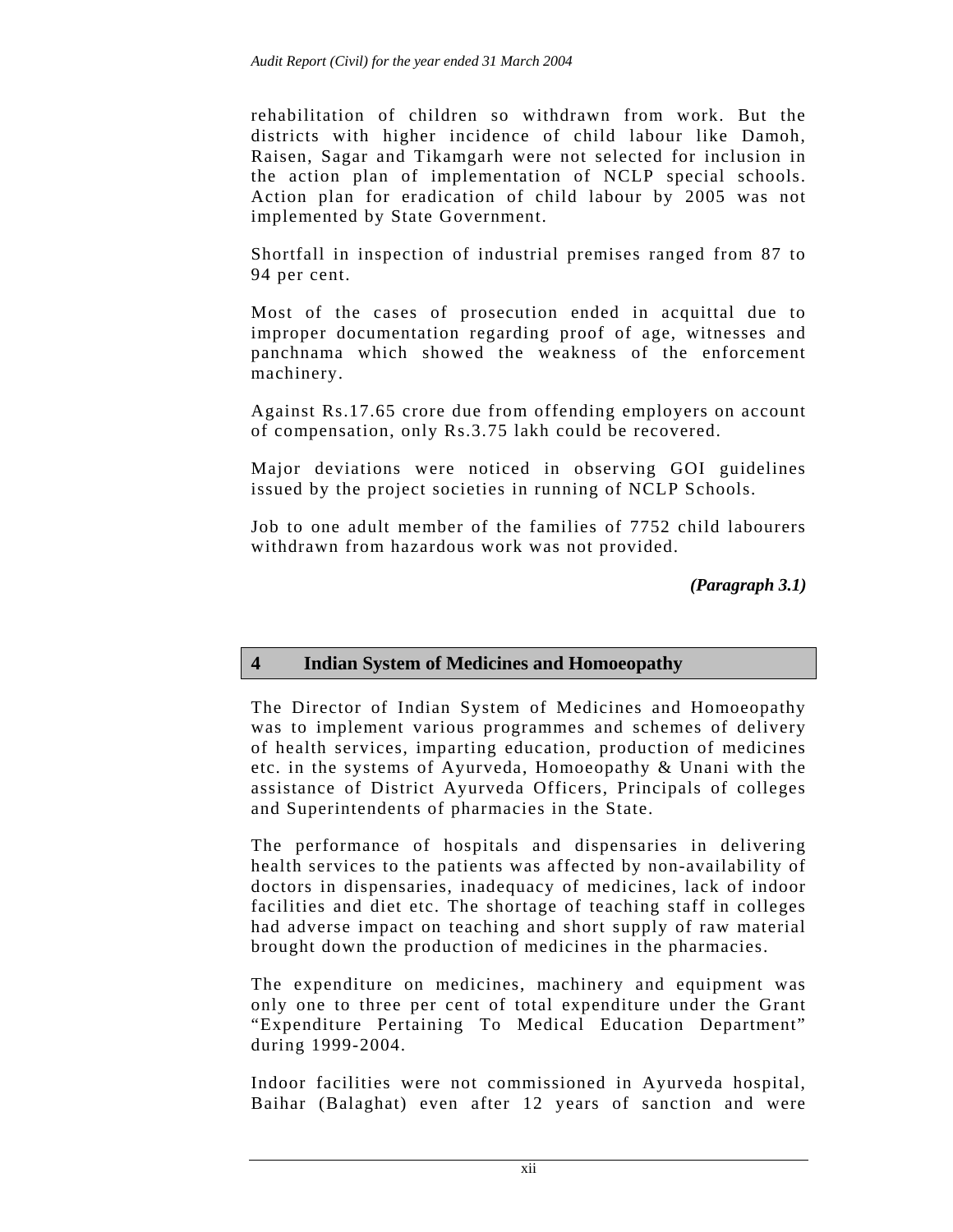closed down in Tamia (Chhindwara), Damoh, Hoshangabad, Jhabua and Khargone.

Sanctioned bed strength was not provided ranging between 17 to 50 per cent in five and 67 to 100 per cent in eight hospitals.

Four dispensaries had not started functioning and 18 dispensaries were running without the supporting staff. In 193 (36 per cent) dispensaries treatment was given to 22.83 lakh patients during 1999-2004 by compounders and class IV staff in absence of doctors.

Inadequate teaching staff adversely affected quality of teaching in colleges and affiliated hospitals were not up to CCIM/CCH norms.

The production of medicines was very low in the pharmacies. No production was done in Unani Pharmacy during 2003-04.

Department failed to ensure quality control in purchase of medicines worth Rs.5.10 crore.

*(Paragraph 3.2)* 

### **5. Health Care, Drinking Water Supply and Employment Generation Scheme in Betul District**

Betul district, situated in the central southern part of the state covered an area of 10043 sq. km. of which more than 53 per cent was arable land. Of 13.95 lakh population, more than 81 per cent was rural and 50 per cent belonged to SC and ST. Most of the villages in the district did not have easy access to medical facilities. Shortage of doctors and paramedical staff further added to already insufficient medical facilities available in district. Supply of potable drinking water remained a dream to the inhabitants of 665 villages of the district as these villages were not covered under any of the drinking water supply schemes launched by the Government of India and the State Government. Government could not provide the minimum employment of 100 mandays per year per family as envisaged under any of the Employment Generation Programmes.

There was shortage of 90 Health Centres in the District. Even the existing Health Centres were functioning with inadequate infrastructure like buildings and equipment etc. Some centres did not have even the basic necessities like water and electricity.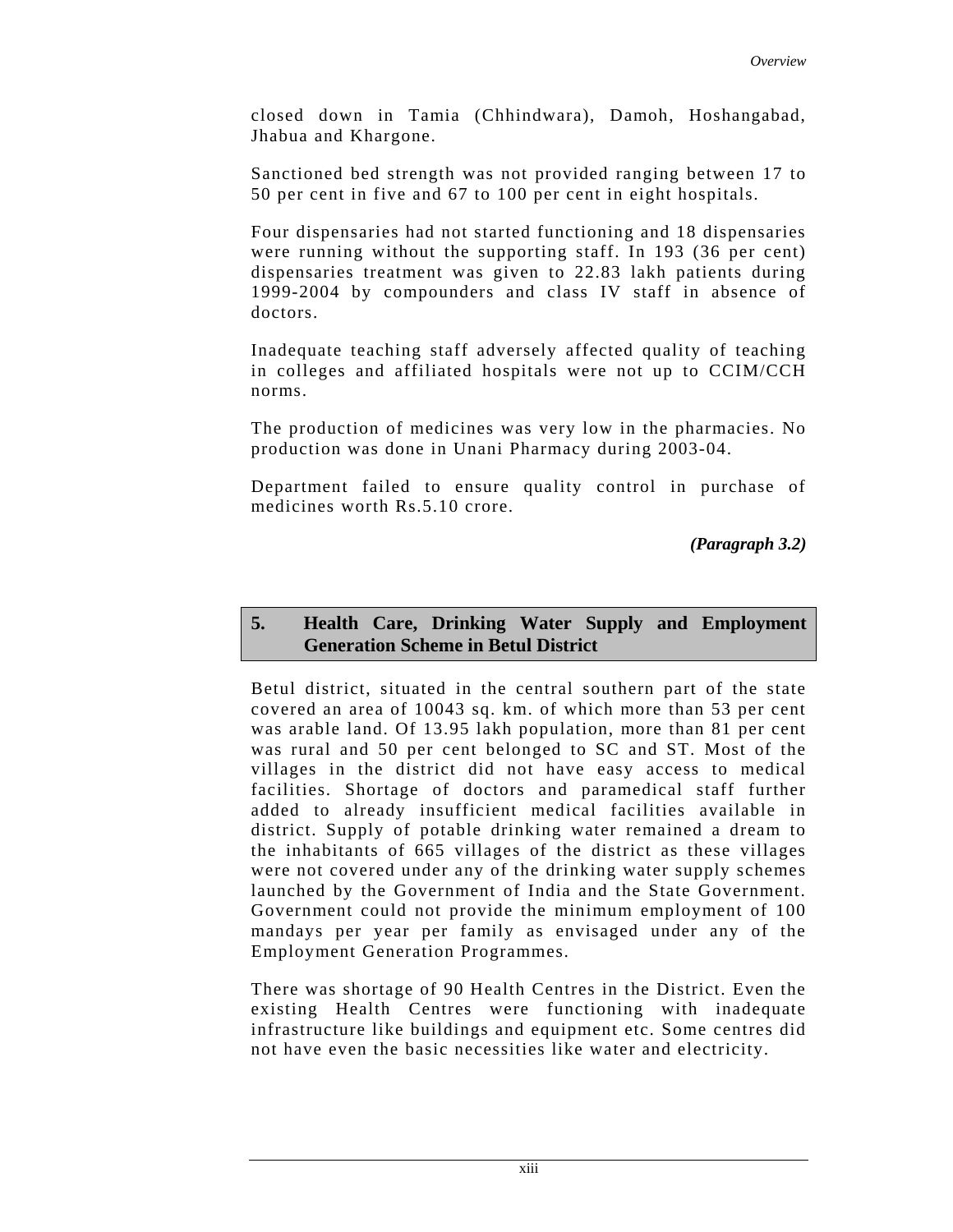About 37 per cent of posts of specialist / clinical specialists and PGMOs were vacant which affected normal functioning of health centres.

Potable drinking water was not available in 665 villages / habitations, while availability in all five towns and 757 villages / habitations was less than the norms. Due to non-closure of 1256 water sources having unsafe water, 1.88 lakh people were allowed to consume contaminated water.

Spray of ineffective pesticides could not control spread of malaria which claimed 30 lives and rendered expenditure of Rs.3.49 crore incurred on spray unfruitful.

Inspite of spending of Rs.99.85 crore during 1999-2004, average employment generated was merely 17 days against the target of 100 days per BPL family per year.

Irregular expenditure of Rs.1.11 crore was incurred on repairs of dwelling units, wells and construction of drains under Sampoorna Gramin Rozgar Yojana.

Eight watershed projects (cost:Rs.1.27 crore) under the Draught Prone Area Programme remained incomplete even after five years.

*(Paragraph 3.3)* 

# **6. Pradhan Mantri Gram Sadak Yojana**

The Pradhan Mantri Gram Sadak Yojana (PMGSY) was launched by Government of India (GOI) on the  $25<sup>th</sup>$  December 2000 with the object of providing connectivity by way of all weather roads (AWRs) to unconnected rural habitations with a population of 1000 persons or more and between 500 and 999 persons by the end of March 2003 and 2007 respectively. For implementation of the scheme in the State, the Government of Madhya Pradesh (GOMP) established (23 December 2000) Madhya Pradesh Rural Road Development Authority (MPRRDA). GOI released Rs.1206.93 crore during March 2001 to March 2003 against the sanctioned amount of Rs.2065.38 crore to provide connectivity for 3367 unconnected habitations. After a period of more than four and half years the MPRRDA could provide new connectivity to 1159 habitations only by incurring expenditure of Rs.1088.31 crore as of July 2004. The dismal performance was mainly due to poor planning & implementation, incorrect selection of roads and ineffective monitoring.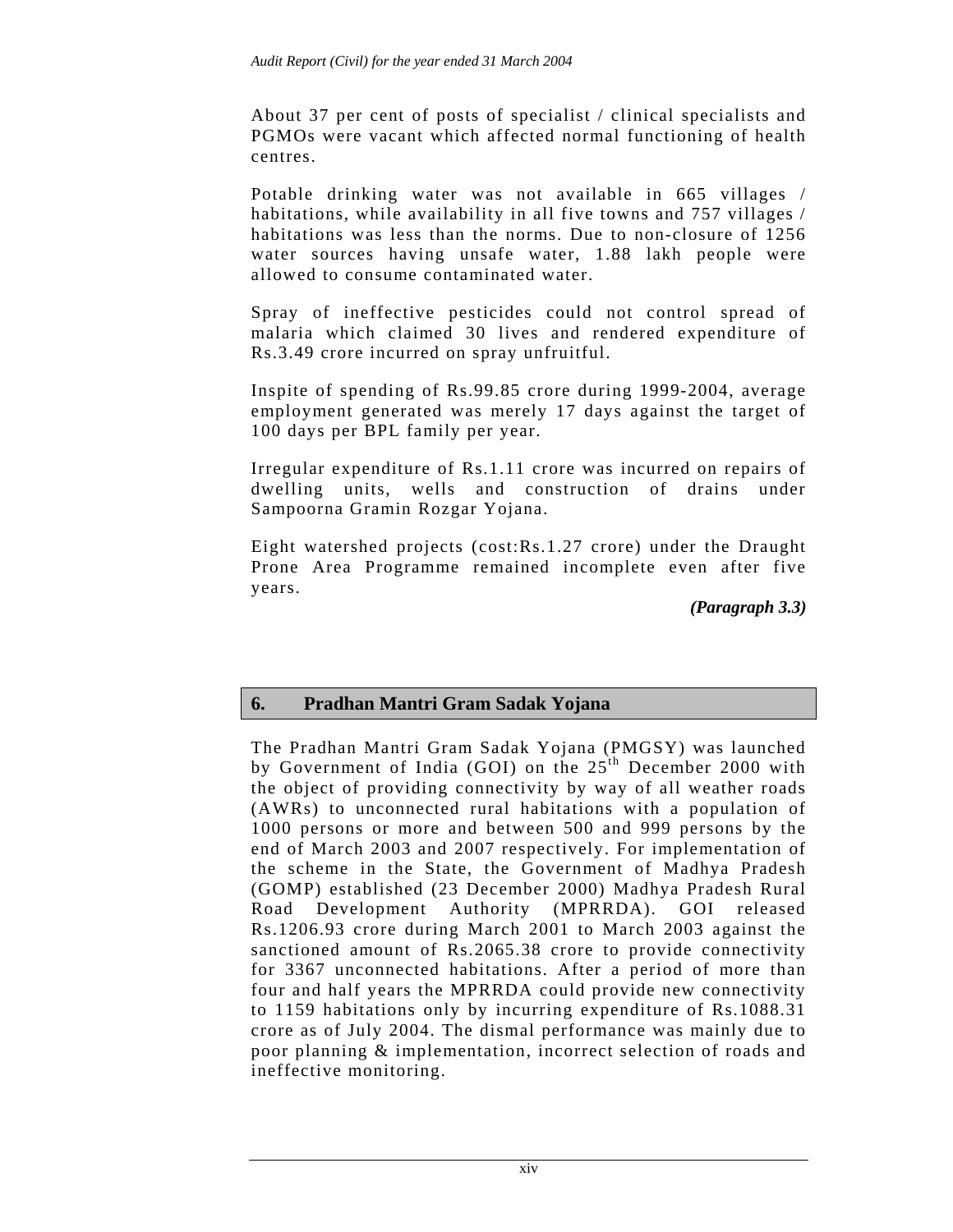MPRRDA received only Rs.1206.93 crore as against sanctioned Additional Central Assistance (ACA) of Rs.2065.38 crore due to short fall in expenditure (Rs.531.15 crore) during 2001-03.

An expenditure of Rs.143.39 crore was incurred on the works under 33 packages as against sanctioned amount of Rs.125.27 crore resulting in unauthorised expenditure of Rs.18.12 crore.

Payment of advances without any provision in agreements constituted undue financial aid to contractors worth Rs.9.36 crore.

Incorrect selection of roads for construction/upgradation under phases I & II against the criteria of the guidelines resulted in diversion of ACA for Rs.200.48 crore and blocking of funds of Rs.9.36 crore.

Execution of extra thickness of crust due to adoption of incorrect design criteria for rural roads resulted in avoidable cost of Rs.2.56 crore.

Extra cost of Rs.22.24crore due to execution of primer coat without assessing its requirement and adoption of higher specification for tack coat and CD work.

Extra cost of Rs.2.70 crore was incurred due to unauthorised execution of costlier earth work.

Excess/inadmissible payment of Rs.3.46 crore was made and undue financial aid of Rs.2.69 crore was extended to contractors due to incorrect computation, incorrect application of rates and award of additional work at higher rates.

*(Paragraph 3.4)* 

# **7. Simhastha Mela 2004**

Simhastha Mela at Ujjain, held on the banks of river Kshipra every twelfth year when the 'Brahaspati' enters the 'Singh' Rashi (Leo sign of the Zodiac), is the one of the largest spiritual gathering known to humanity. On this occasion pilgrims congregate in lakhs to Ujjain to have a holy dip in the sacred river Kshipra. The last Simhastha was held during April-May 2004 and was attended by nearly 2.75 crore people.

In order to provide the best of amenities to the pilgrims during the Simhastha Mela 2004, Government of M.P sanctioned action plan amounting to Rs.265.28 crore for different activities like maintenance of law and order, construction of roads, bridges,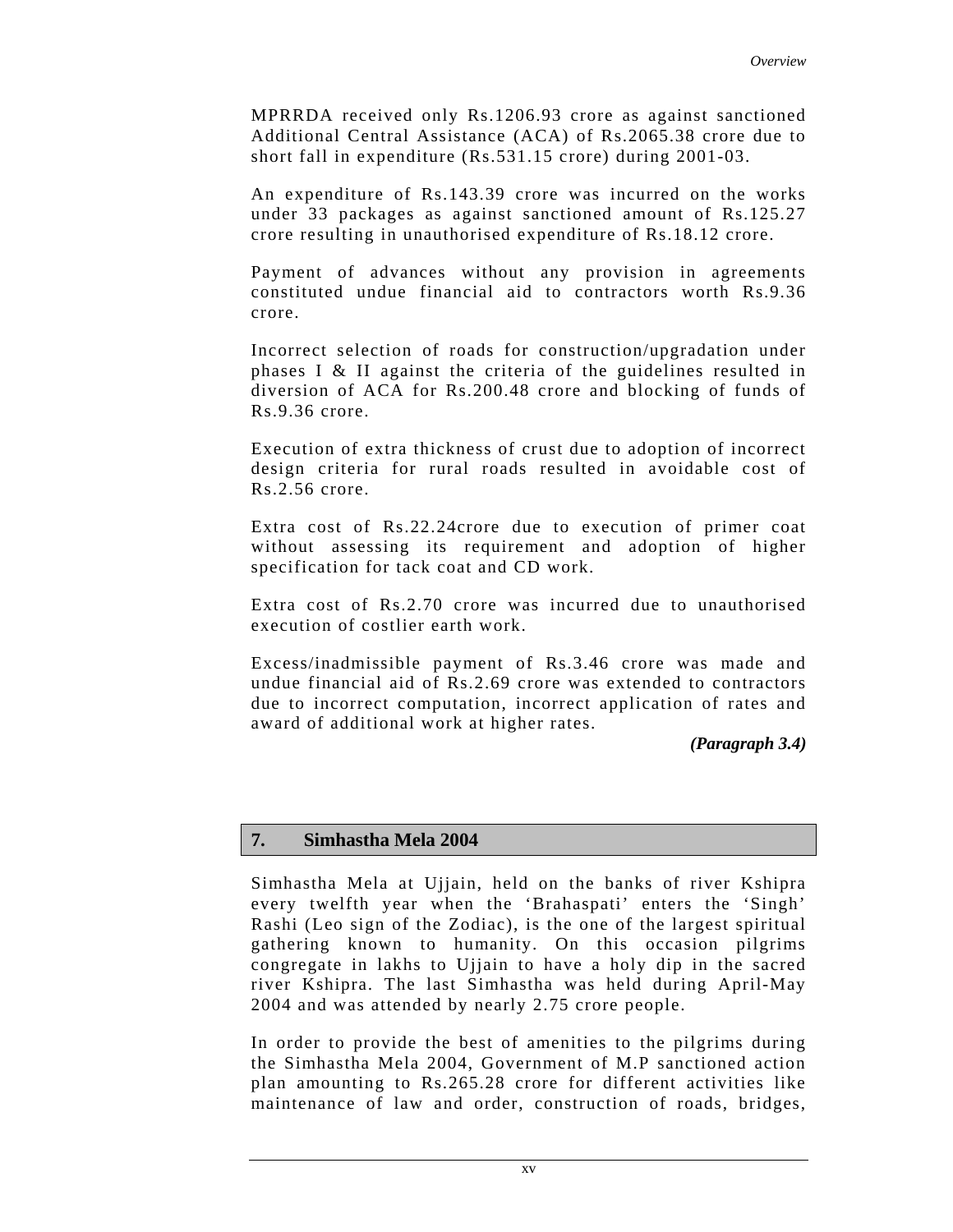stop dams, ghats etc and for development of facilities related to accommodation, public health, electricity, drinking water, sanitation etc. An expenditure of Rs.239.54 crore was incurred till June 2004.

Unauthorised expenditure of Rs.26.50 crore was incurred on 114 works without sanction of Ministerial sub committee.

An amount of Rs.2.76 crore was drawn in March 2004 of which only an amount of Rs.54 lakh was utilised by the time of completion of Simhastha Mela and the balance of Rs.2.22 crore has not been returned back to the Government.

Executing the pumping main with costlier DI Pipe instead of PSC pipe resulted in enhancement of capital cost by Rs.8.48 crore.

Extra expenditure of Rs.3.62 crore due to allotment of work at higher rates.

Unfruitful investment of Rs.26.22 crore in construction of 8 roads owing to inadequate quality surveillance.

Failure of Unhel-Ujjain (26.6 km) road constructed at a cost of Rs. 4.05 crore between June 2002 and April 2004 to last its designed life due to inadequate quality control and lack of supervision.

Due to non adherence to the specification extra expenditure of Rs.1.04 crore was incurred.

Undue financial aid of Rs.3.10 crore to contractors on account of payment of secured advances on maxphalt and down graded metal without provision in agreements.

*(Paragraph 3.5)* 

# **8. Internal Control on Education Department**

Internal Control system safeguards against errors and irregularities in operational and financial matters. It examines and evaluates the level of compliance of the departmental rules and procedures. It also assures senior management on the adequacy of risk management and internal control framework in the department. Review of the internal control mechanism (ICM) in school education department revealed that ICM in the department was not functioning properly. Cases of over payment of pay and allowances to teachers appointed under 'Operation Blackboard Scheme' and irregular payment of grants-in-aid to Government aided educational institutions were noticed. Bank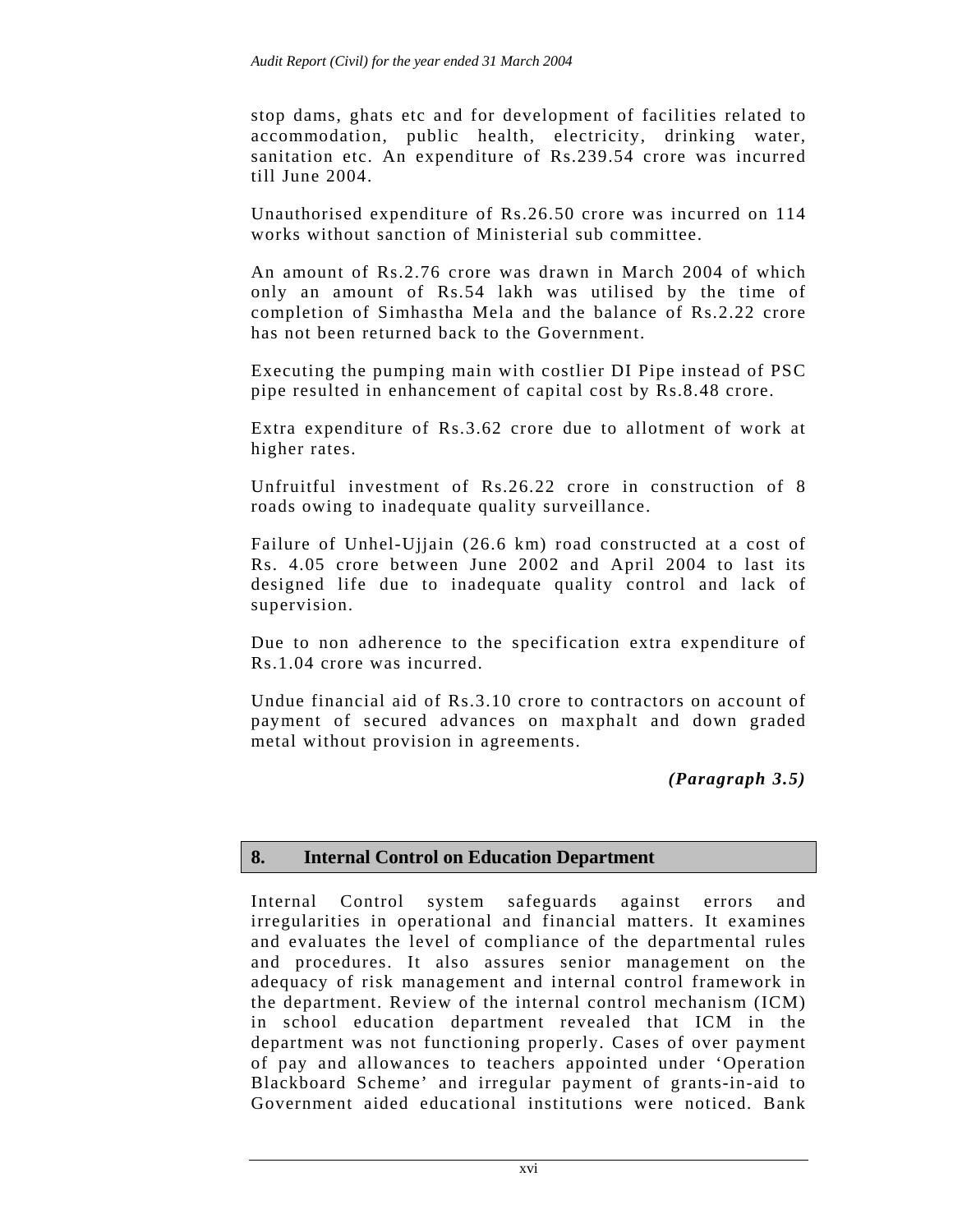accounts were opened by Drawing and Disbursing Officers (DDOs) in 8 test checked districts without obtaining sanction from competent authority. There was gross deficiency in conducting departmental inspections of offices of District Education Officer (DEO) and Block Education Officer (BEO) and schools.

Irregular payment of Rs.1.24 crore was made from the block grants paid to Government aided educational institutions during 2000-04 towards teachers' contributory provident fund.

Over payment of Rs.70.97 lakh was made to teachers appointed under Centrally Sponsored Scheme 'Operation Blackboard' in Morena district by raising their pay from Rs.1200 to Rs.4000 without any orders issued by the Government.

DDOs (9) had opened bank accounts without obtaining sanction from competent authority and deposited Government funds worth Rs.54.82 lakh in these accounts as of March 2004.

Inspection of schools and offices were not conducted by departmental authority according to prescribed roster.

Shortage of staff in internal audit wing led to deficiency in system of internal audit.

*(Paragraph 5.1)* 

#### **9. Other Points as a Audit of Transactions**

#### **Fraudulent drawal/losses**

Failure to observe the codal provisions facilitated embezzlement of Government money to the tune of Rs.21.70 lakh.

#### *(Paragraph 4.1.1)*

There was fictitious and doubtful payment of Rs.15.78 crore on the works pertaining to rehabilitation and resettlement of the Sardar Sarovar Project affected families and in works pertaining to Rani Awanti Bai Lodhi Sagar Project due to eneffective financial control on the work of survey, site clearance, maintenance of canal and purchase of stationary etc.

*(Paragraph 4.1.2)*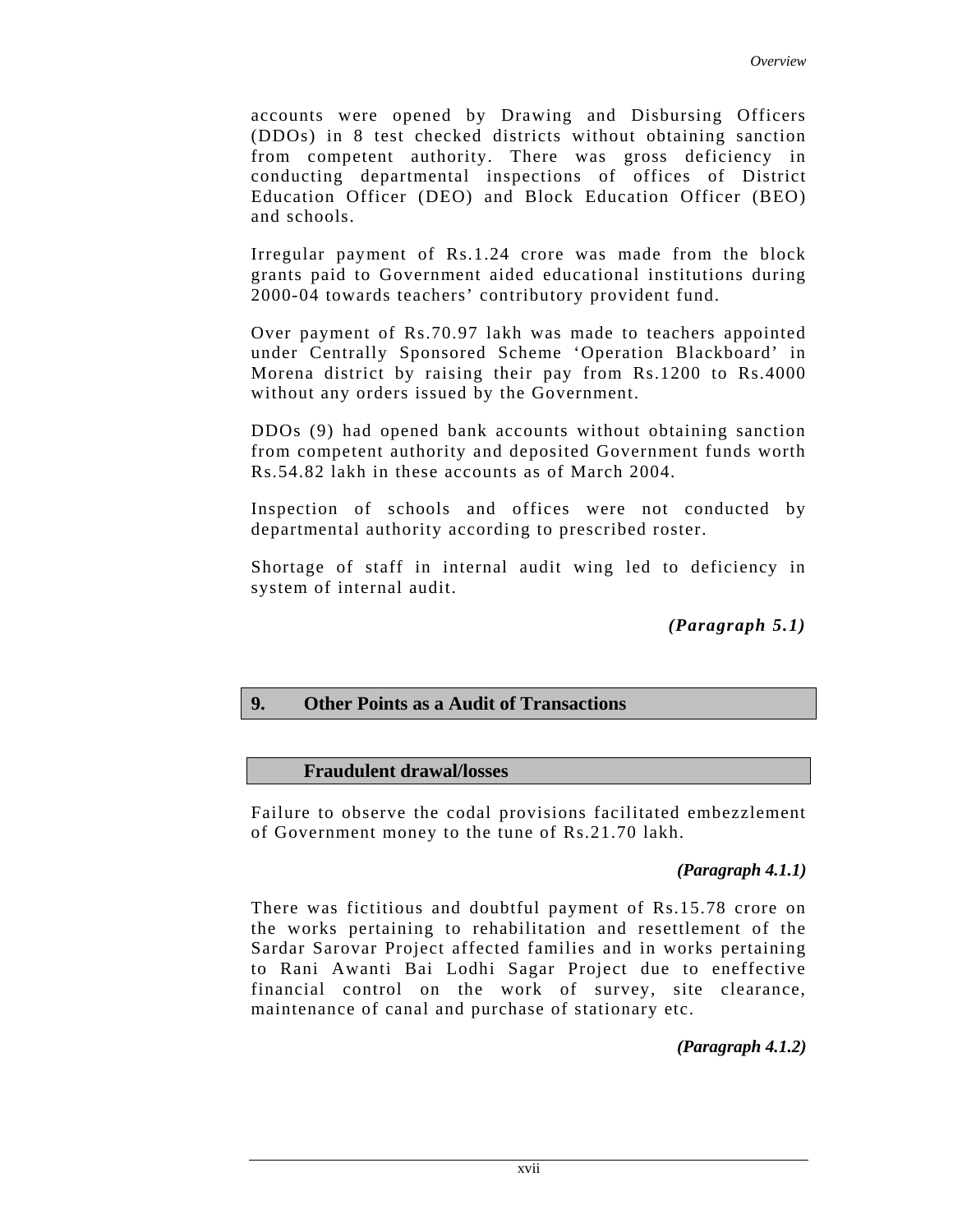### **Infructuous/Wasteful expenditure and overpayment**

Excess payment of Rs.5.50 crore due to incorrect calculation of escalation besides short recovery of Rs.11.39 lakh on account of hard rock issued to the contractor.

# *(Paragraph 4.2.1)*

Payment for trench excavation at the rate of Rs.86 per cum resulted in excess payment of Rs.37.89 lakh.

# *(Paragraph 4.2.2)*

Non-adjustment of rates on account of use of RCC hume pipes IS-458-1988 in place of IS-458-1971 resulted in an excess payment of Rs.55.56 lakh to contractors.

# *(Paragraph 4.2.3)*

Inflated measurement relating to various items of works including dry and wet excavation resulted in overpayment of Rs.4.08 crore to the contractor; besides that, award of work without ascertaining the contractor's resources also resulted in extra cost of Rs.22.17 crore.

# *(Paragraph 4.2.4)*

Excess/ avoidable expenditure of Rs.55.27 lakh due to incorrect application/ fixation of job rates in DFO (G) Shivpuri, Field Director Pench Tiger Reserve and CF Seoni in respect of felling of Khair trees & construction of boulders check dam.

# *(Paragraph 4.2.5)*

Pay and allowances to the tune of Rs.1.19 crore were paid to kitchen staff while no cooked diet had been provided to the indoor patients.

# *(Paragraph 4.2.6)*

# **Avoidable/Excess/Unfruitful expenditure**

Execution of Kalmoda Irrigation tank without approval from Forest Department and Government of India rendered expenditure of Rs.75.10 lakh unfruitful.

*(Paragraph 4.3.1)*